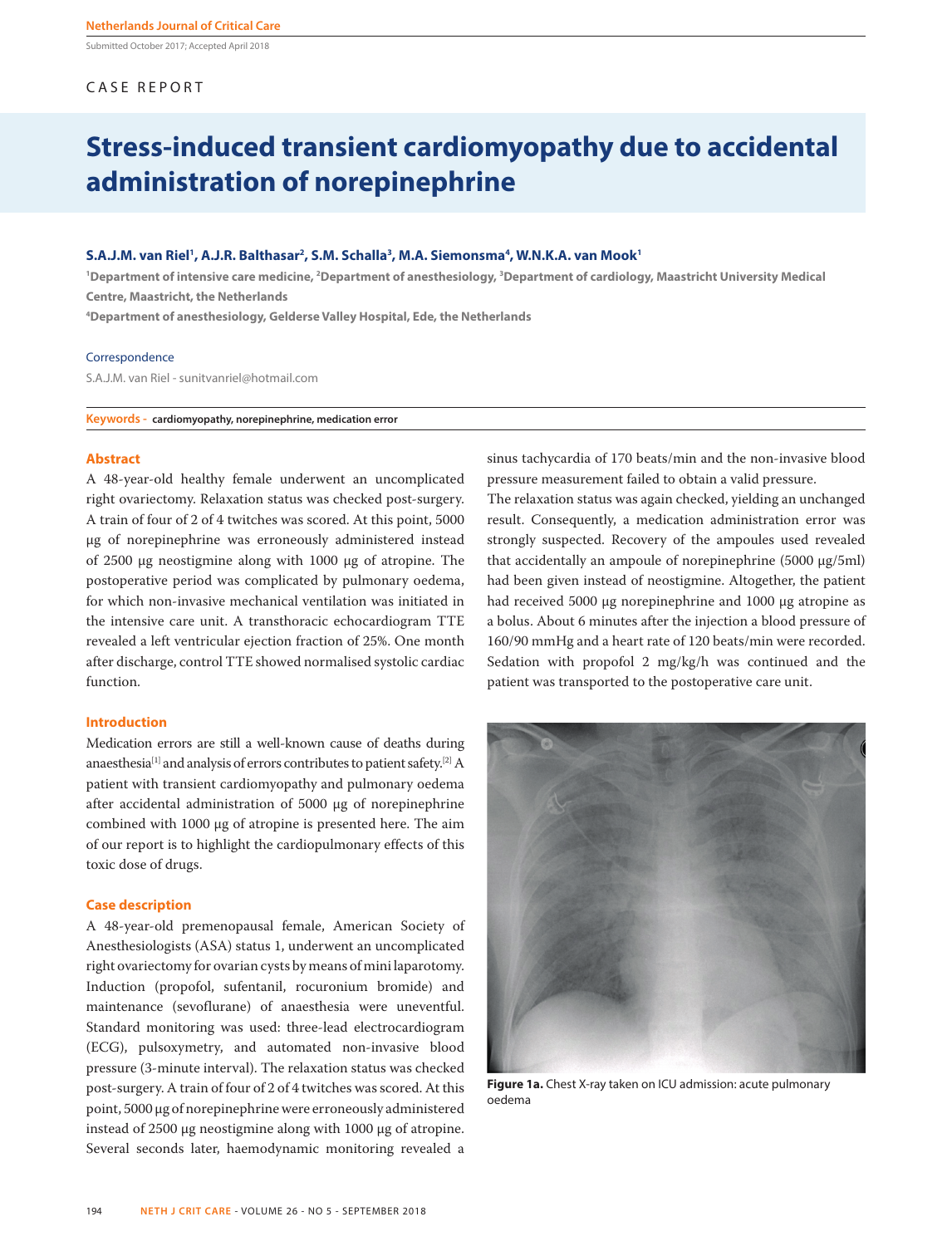Forty-five minutes after the incident the remaining muscle relaxation resolved. Her blood pressure was 90/50 mmHg and the ECG showed a normal sinus rhythm of 60 beats/min. After termination of sedation, full recovery of consciousness and neurological function was observed. Subsequent extubation was uneventful. Thirty minutes after extubation, the saturation dropped to 85%. Invasive arterial monitoring was initiated and a blood gas analysis revealed a pH 7.35, pCO2 4.8 kPa, pO2 6.1 kPa, HCO3- 19.4 kPa, BE –5.6, Sat O2 82%, and lactate 0.8 mmol/l. Auscultation of both lungs revealed crackles and a chest X-ray showed signs of diffuse pulmonary oedema *(figure 1)*.



**Figure 1b.** Chest X-ray taken at discharge: no abnormalities

Pulmonary oedema due to cardiac injury was suspected. A bolus of furosemide (40 mg) was administered and noninvasive mechanical ventilation (NIV) was initiated (positive end-expiratory pressure (PEEP) 5 cmH2O, inspiratory airway pressure 5 cmH2O above PEEP, oxygen in air FiO2 50%). The intensivists as well as the cardiologist were consulted and the patient was admitted to the intensive care unit (ICU). A transthoracic echocardiogram (TTE) revealed impaired systolic function (a left ventricular ejection fraction (LVEF) of 25%). The most severe regional dysfunction was present in the mid-papillary segments, as shown in *figure 2*. No signs of acute myocardial infarction were found on successive ECGs. Serological markers, however, revealed increased biomarkers: Troponin-T peak value 0.78 μg/l (reference value (ref) <0.01 μg/l) after 8 hours and peak creatine kinase (CK) 259 μg/l (ref 0-480 μg/l), CK-MB isoenzyme 24.1 μg/l (ref <2.9 μg/l), brain natriuretic peptide (NT-proBNP) 61.8 pmol/l (ref <35 pmol/l), and aspartate aminotransferase peak value 54 U/l (ref <45 U/l; this was after 15-20 hours).

Treatment for congestive heart failure was started and was mostly supportive, with diuretics and non-invasive mechanical ventilation (NIV), since there were no signs of severe cardiogenic shock. Fifteen hours after ICU admission, the patient's clinical condition had improved and NIV was stopped. The patient was discharged to the ward 40 hours after the incident.

Two days later cardiac magnetic resonance imaging (CMR) was performed for detection and assessment of the morphology and functional characteristics of the cardiomyopathy. CMR showed improvement in contractility (LVEF 49%), hypokinesia of the midpapillary anterior segment, and no myocardial oedema or infarction were visible. A coronary angiography to rule out ischaemic heart disease revealed normal coronary arteries. One week after the incident the patient was discharged from the hospital while on furosemide 40 mg, and candesartan 4 mg, all once daily.

One month after discharge, the patient was asymptomatic with normal exercise tolerance. Control TTE and CMR revealed normalisation of the systolic heart function with an LVEF of 65%. All cardiac medication was stopped. No rebound heart failure was observed.

The medication error was immediately discussed with the patient and her family, and reported to the hospital and national patient safety board (Dutch Health Inspection (IGZ))



**Figure 2.** Echocardiography at day of incident (1) and one month later (2). 1A/2A showing apical four-chamber view at end-diastole and 1B/2B at end-systole. 1C/2C showing parasternal long axis view at enddiastole and 1D/2D at end-the systole.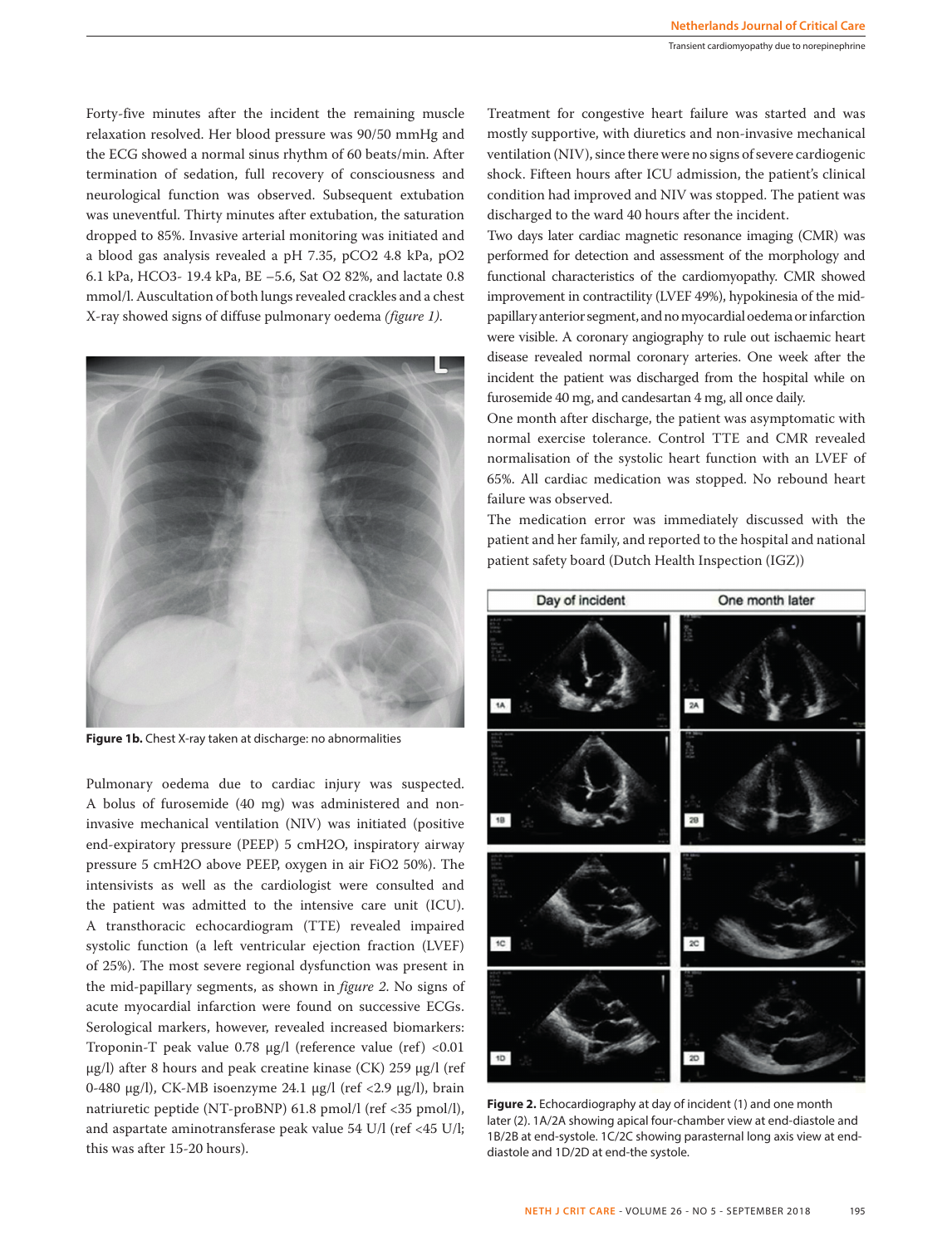Transient cardiomyopathy due to norepinephrine

# **Discussion**

We present a rare case of accidental bolus administration of norepinephrine combined with atropine. Stress-induced cardiomyopathy is a relatively uncommon syndrome. A traditional description of stress-induced cardiomyopathy is the following: reversible left ventricular wall motion abnormalities, without significant coronary artery lesion and/or coronary vasospasm.<sup>[3]</sup> In 2006 the cardiomyopathies were sub-grouped into two groups: Primary and secondary cardiomyopathies *(table 1)*. [4] The primary cardiomyopathies were grouped into three groups: Genetic, acquired and mixed. In the process, some stress cardiomyopathy was renamed and reclassified within the subgroup of acquired cardiomyopathies.[4] Acquired cardiomyopathy occurs in different settings: after acute emotional or physical stress (takotsubo cardiomyopathy, apical ballooning syndrome), left ventricular (LV) dysfunction associated with intracranial haemorrhage, ischaemic stroke and head trauma, and transient LV dysfunction in acute medical illness (sepsis, acute pulmonary illnesses). Secondary cardiomyopathies can have different origins: toxicity (drugs, heavy metals, etc.), endocrine (diabetes mellitus, pheochromocytoma, acromegaly, hypothyroidism, etc.), infiltrative, storage, autoimmune, electrolyte imbalance, etc.<sup>[4]</sup> LV dysfunction in pheochromocytoma and with exogenous catecholamine administration are sometimes grouped together.[5]

**Table 1.** The 2006 AHA Classification Scheme for Cardiomyopathies with Selected Examples [4]:

| <b>Primary cardiomyopathies</b><br>(predominantely involving the<br>heart)                                                                                                                                                         | <b>Secondary cardiomyopathies</b><br>(with involvement of other organ<br>systems)                                                                                                                                            |
|------------------------------------------------------------------------------------------------------------------------------------------------------------------------------------------------------------------------------------|------------------------------------------------------------------------------------------------------------------------------------------------------------------------------------------------------------------------------|
| Genetic<br>- Hypertrophic Cardiomyopathy<br>- $ARVC$<br>- Left Ventricular Noncompaction<br>- Storage Disorders: Danon, PRKAG2<br>- Conduction Defects<br>- Mitochondrial diseases<br>- Ion Channel Disorders: Long-QT,<br>Brugada | · Infiltrative: Amyloidosis, Gaucher's<br>· Storage: Hemochromatosis, Fabry's<br>• Toxicity: Drugs, Heavy Metals<br>· Endomyocardial: Loeffler's<br>· Inflammatory: Sarcoidosis<br>· Endocrine: Diabetes,<br>Hyperthyroidism |
| Mixed<br>- Dilated Cardiomyopathy<br>- Restrcitive Cardiomyopathy                                                                                                                                                                  | • Cardiofacial: Noonan Syndrome<br>• Neuromuscular: Muscular Dystrophies<br>· Nutritional: Beriberi, Scurvy<br>· Autoimmune: Lupus, Scleroderma                                                                              |
| Aquired<br>- Myocarditis<br>- Stress-Provoked (taka tsubo)<br>- Peripartum<br>- Tachycardia-induced<br>- Infants of diabetic mothers                                                                                               | • Electrolyte Imbalance: Hyperkalemia<br>• Therapy: Radiation, Chemotherapy                                                                                                                                                  |

Since there was a clear exogenous trigger in our case - overdose of norepinephrine - and there was no ST-segment elevation nor T-wave inversion, our patient does not fulfil all the criteria for takotsubo cardiomyopathy.[5]

Gianni et al. reported a detailed systematic review of case reports and cohort studies, concerning apical ballooning syndrome or takotsubo cardiomyopathy, with a total of 286 patients. As in other studies, prognosis was generally excellent with full recovery within days to weeks. The in-hospital mortality was 1.1% and only 3.5% of the patients suffered from a recurrence.<sup>[6]</sup> The pathophysiology of catecholamine-induced cardiomyopathy is multi-factorial.

The myocardial alterations are similar in all species including humans. Several pathophysiological theories are discussed.<sup>[7,8]</sup>

Coronary vasoconstriction: catecholamines have been shown to induce vasospasm resulting in hypoxia at the myocardial level. This significant rise in coronary artery resistance occurs minutes after starting a norepinephrine infusion in conscious dogs.[9]

Calcium overload: an excess of norepinephrine also influences intracellular calcium levels. The permeability of the sarcolemma membrane is changed resulting in an elevated intracellular calcium level. This has a direct toxic effect on the cell and causes necrosis.[8-10]

Free radical formation: cytotoxic free radicals from catecholamines could be involved in the genesis of myocyte damage.[11-14]

Hyper-contraction theory: After administration of high doses of isoproterenol (a synthetic catecholamine that stimulates beta 1 and beta 2 adrenergic receptors), characteristic changes of hyper-contraction of myofilaments with formation of contraction bands, disorganisation and fragmentation of myofibrils are described.[8]

Fatty acid toxicity: catecholamines increase plasma free fatty acid levels by stimulating the mobilisation of lipids from adipose tissue.<sup>[10]</sup> Thus, myocardial lipid accumulation can result in cardiomyocyte apoptosis, destroying cell and mitochondrial membranes.[15,16]

The resulting pulmonary effects of catecholamines are almost exclusively derived from animal studies. Rassler and colleagues investigated catecholamine-induced pulmonary oedema and pleural effusion in rats using continuous intravenous infusion of norepinephrine and separate α- or β-adrenergic stimulation.<sup>[17]</sup> The α-adrenergic treatment caused severe alveolar oedema associated with IL-6 activation in serum and diffuse pulmonary inflammation.<sup>[18,19]</sup> In contrast, pure β-adrenergic stimulation induced interstitial but not alveolar oedema and focal inflammation without IL-6 activation. Rassler et al. concluded that haemodynamic effects causing an increase in pulmonary capillary pressure are considered to be the initial factors in the pathogenesis of pulmonary oedema.<sup>[17]</sup> Other conditions associated with sympathetic activation such as high altitude pulmonary oedema and pulmonary oedema in patients with pheochromocytoma support this hypothesis.[20,21] Besides the above-mentioned causes of pulmonary oedema, pulmonary oedema could be secondary to the left ventricular failure.<sup>[22]</sup> Take home massages of this case report are:

1. Unless there is obviously a quick recovery from a single shot overdose of norepinephrine, patients need to be monitored for